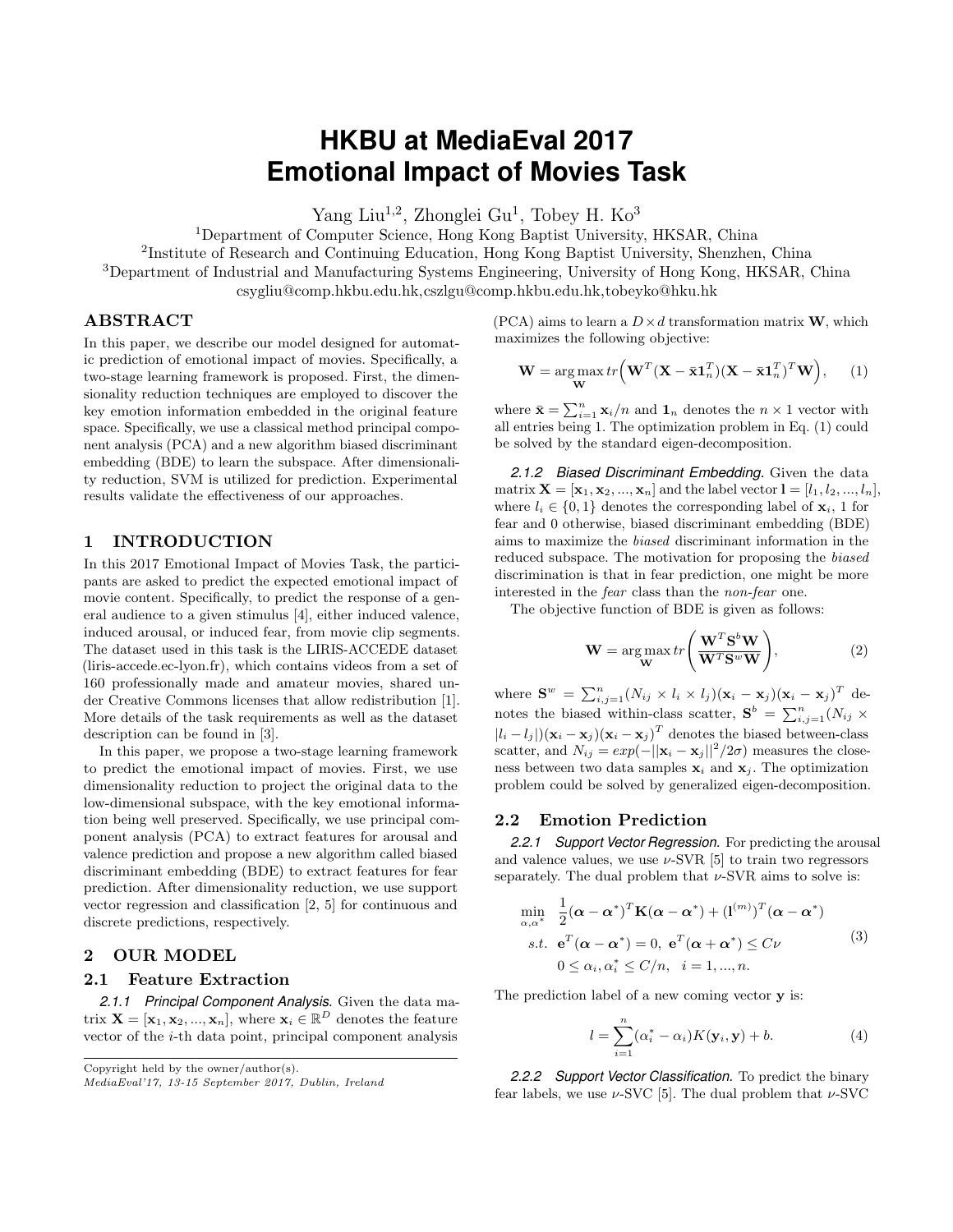<span id="page-1-0"></span>

|       | arousal_mse | arousal_r | valence_mse | valence_r | tear_accuracy | fear_precision | fear_recall | $fear_f1$ |
|-------|-------------|-----------|-------------|-----------|---------------|----------------|-------------|-----------|
| Run 1 | 0.126       | 0.045     | 0.191       | $-0.151$  | 0.831         | 0.226          | 0.020       | 0.036     |
| Run 2 | 0.138       | $-0.075$  | 0.256       | $-0.253$  | 0.762         | 0.168          | 0.065       | 0.078     |
| Run 3 | 0.144       | $-0.081$  | 0.257       | $-0.239$  | 0.763         | 0.168          | 0.065       | 0.078     |
| Run 4 | 0.140       | $-0.081$  | 0.259       | $-0.254$  | 0.763         | 0.168          | 0.065       | 0.078     |
| Run 5 | 0.137       | $-0.079$  | 0.249       | $-0.267$  | 0.792         | 0.222          | 0.050       | 0.058     |
|       |             |           |             |           |               |                |             |           |

Table 1: Performance of the proposed model (provided by the organizers).

<span id="page-1-1"></span>



(a) PCA for arousal-valence prediction (b) BDE for fear prediction



aims to solve is:

$$
\min_{\alpha} \quad \frac{1}{2} \alpha^T \mathbf{Q} \alpha
$$
  
s.t.  $\mathbf{l}^T \alpha = 0$ ,  $\mathbf{e}^T \alpha \ge \nu$ ,  $0 \le \alpha_i \le 1/n$ ,  $i = 1, ..., n$ . (5)

The prediction label of a new coming vector y is given by:

$$
l = sgn\left(\sum_{i=1}^{n} l_i \alpha_i K(\mathbf{y}_i, \mathbf{y}) + b\right).
$$
 (6)

#### 3 RESULTS

In this section, we report our experimental settings and the evaluation results. For each 1-second segment, we construct a 1, 271-D feature set, including 256-D Auto Color Correlogram (acc) features, 144-D Color and Edge Directivity Descriptor (cedd) features, 33-D Color Layout (cl) features, 80-D Edge Histogram (eh) features, 192-D Fuzzy Color and Texture Histogram (fcth) features, 60-D Gabor (gabor) features, 168- D Joint descriptor joining CEDD and FCTH in one histogram (jcd) features, 256-D Local Binary Patterns (lbp) features, 64-D Scalable Color (sc) features, and 18-D Tamura (tamura) features.

Subtask 1: For Run 1, we use the original 12, 710-D feature set (10 seconds) as the input. For Runs 2-5, we use PCA to reduce the original feature set to the 50-D, 80-D, 57-D, and 40-D subspaces, respectively.  $\nu$ -SVR with RBF kernel is then used for prediction. We set  $\nu = 0.5$  and  $\gamma = 1/D$ .

Subtask 2: For Run 1, we use the original 12, 710-D feature set (10 seconds) as the input. For Runs 2-5, we use BDE to reduce the original feature set to the 2-D subspaces.  $\nu$ -SVC with RBF kernel is then used for prediction. We set  $\nu = 0.1$ and  $\gamma = 1/D$ .

Table [1](#page-1-0) reports the evaluation results of our model provided by the task organizers. We can see that the performance in

the low-dimensional subspace is generally worse than that in the original feature space. The reason might be that the dimension of the original feature space is quite high so that such a low-dimensional subspace cannot fully capture the discriminant information embedded in the original data.

In addition to the overall performance, we analyze the contribution of each dimension in the original feature space. The contribution of the  $i$ -th dimension is defined as Contribution<sub>i</sub> =  $\sum_j \lambda_j |w_{ij}|$ , where  $\lambda_j$  denotes the j-th eigenvalue,  $w_{ij}$  denotes the  $(i, j)$ -th element of **W**, and  $|\cdot|$  denotes the absolute value operator. From Figure [1](#page-1-1) we can see that the acc feature makes important contributions in both arousal/valance and fear prediction tasks, which indicates its importance in emotional discriminant analysis.

### 4 DISCUSSION AND OUTLOOK

This paper introduces our model designed for predicting emotional impact of movies. To extract the compact representation of original feature set, dimensionality reduction is utilized. We then use SVM for prediction. For the future work, we are interested in analyzing the relation between arousal/valance and fear, which could help understanding the emotional impacts deeply. Moreover, as the ground truth (labels) of emotions are provided by human beings, they generally vary with each individual and are somewhat subjective. We are therefore particularly interested in refining the human labeled ground truth via machine learning technologies.

#### ACKNOWLEDGMENTS

This work was supported in part by the National Natural Science Foundation of China under Grant 61503317, and in part by the Faculty Research Grant of Hong Kong Baptist University (HKBU) under Project FRG2/16-17/032.